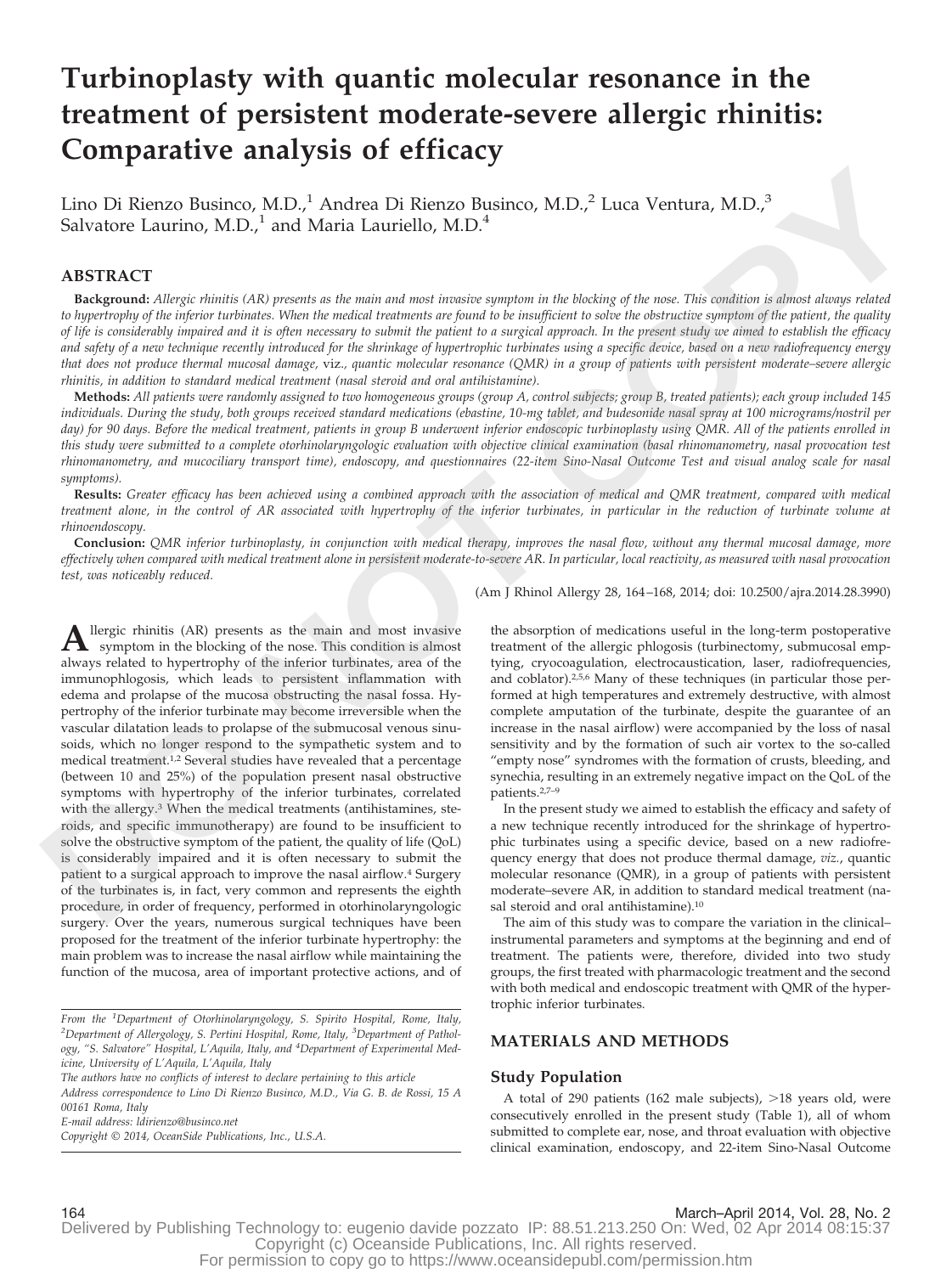|                   | Table 1 Patient demographics |                     |                |
|-------------------|------------------------------|---------------------|----------------|
|                   | Group A $(n = 145)$          | Group B $(n = 145)$ | <i>p</i> Value |
| Age $(yr)$<br>Sex | $38.4 \pm 3.12$              | $40.5 \pm 2.09$     | > 0.05         |
| Male              | $85(58.6\%)$                 | $77(53.1\%)$        | > 0.05         |
| Female            | $60(41.4\%)$                 | 68 (46.9%)          |                |

Test (SNOT-22) questionnaire presented with persistent moderate– severe AR, based on the ARIA/EAACI criteria (Allergic Rhinitis and Its Impact of Asthma document and the European Academy of Allergology and Clinical Immunology) with hypertrophy of the inferior turbinates. All patients presented skin allergenic positivity to the skin-prick tests for dust mites (*Dermatophagoides pteronyssinus* or *Dermatophagoides farinae*) or plant allergens (*Graminacee*, *Cupressus*, or *Parietaria*) and had specific IgE for the major allergen 3–4 class (Rast-CAP System EIA method; Pharmacia, Uppsala, Sweden). These patients should not have undergone any form of medical treatment for 4 months before inclusion in the study (maximum of six antihistamine tablets and/or 10 puffs in each nostril).

The criteria used for enrolling the patients in the study were nasal symptoms (nasal obstruction, hydrorhinorrhea, sneezing, and itching) with a score of >5 on a visual analog scale (VAS) of 0–10; nasal resistance values of -0.25 (measured at rhinomanometry in basal conditions and after nasal provocation test NPT); and a clinical endoscopic score of  $>$ 2 (1 = small turbinate not in contact with septum or nasal floor;  $2 =$  mild hypertrophic turbinate in contact with sep $tum$ ;  $3 =$  moderate hypertrophic turbinate in contact with septum and nasal floor;  $4 =$  severe hypertrophic turbinate in contact with septum, nasal floor, and superior compartment with complete nasal blockage). Patients with non-AR turbinate hypertrophy or nasal obstruction due to other reasons, such as significant septal deviations, previous turbinates or nasal surgery, nasal polyposis, or recurrent sinusitis, as well as, those with coagulopathy disorders, severe systemic disease, infection, and oncological conditions were excluded from this study. All patients signed the informed consent form and the study was officially approved by the local Hospital Ethics Committee.

### **Study Design**

All patients were randomly assigned to two homogeneous groups (group A, control subjects, and group B, treated patients); each group included 145 individuals. Simple randomization was achieved with a sequence of random numbers from a computer-generated sequence. During the study, both groups received standard medications (ebastine, 10-mg tablet and budesonide nasal spray at 100  $\mu$ g/nostril per day) for 90 days. Before the medical treatment, patients in group B underwent inferior turbinate endoscopic surgery using QMR. Both groups were requested to report eventual side effects during the study noting them on a paper or call for medical consultation if needed.

## **Procedure Group B**

Patients receiving treatment with QMR were prepared 15 minutes before surgery with contact local anesthesia with lidocaine on surgical patties placed on the entire length of the turbinate.

Submucosal decongestion of the turbinate was performed by means of insertion with a handpiece, needle shaped, activated by a QMR machine, so-called Quantum (Telea, Sandrigo-Vicenza, Italy), for a total of 20–30 seconds, at an intensity force of 3.5, with immediate shrinkage of the mucosa and a reduction in the prolapse of the mucosal hypertrophy. A 3-mm nasal endoscope 0° (Karl Storz, Tuttlingen, Germany) was used to access and view the nasal cavity, and the wand was inserted in the anterior portion of the inferior turbinate. The wand was activated and moved through the medial, superior,

and inferior compartments, toward the posterior compartment of the turbinates. Care was taken to avoid the superficial portion of the turbinates because of their important physiological role. The wand was inserted only once to reduce mucosal damage (single insertion site technique) as described elsewhere.2

In 39 patients in the treatment group, the surgical procedure was performed, at their request, under i.v. anesthesia.

With regard to concerns the anesthesia, the target-controlled infusion technique was used not only to induce, but also to maintain, the anesthetic effect. The pharmaceutical products used for this purpose were remifentanil and propofol. No anesthetic premedication was administered. Airway ventilation was guaranteed by means of the pressure-controlled mode and with the use of a laryngeal mask with a 90° curve. The patient woke up easily and immediately without postoperative pain. It was not necessary to administer antiemetic drugs, in the postoperative phase, in any of these patients.

The procedure did not cause bleeding and did not require insertion of nasal tampons in any of the patients in the treatment group.

## **Clinical Outcomes**

At the beginning of the study (time T0), participants were asked to score the severity of the subjective outcomes (nasal obstruction, hydrorhinorrea, sneezing, and itching), from 0 to 10, on a VAS.

Before and after treatment, all patients were invited to answer an SNOT-22 questionnaire and, thereafter, the results regarding the five most important items were compared. Objective outcomes (basal rhinomanometry and NPT rhinomanometry) were assessed to determine nasal passage resistance. Rhinomanometry measures nasal airflow and pressure during respiration. The nasal resistance episodes were evaluated by means of active anterior rhinomanometry (AAR) (Rhinomanometer Labat srl, Venice, Italy) performed during the day.

AAR is a rapidly performed test during which the patient has to maintain an airflow, breathing autonomously through the nose. In accordance with the International Committee for Standardization of Rhinomanometry, the resistance episodes to nasal airflow were measured at a standard pressure (150 Pa) and the total nasal resistance episodes were calculated by means of the monolateral rhinomanometric recordings.7,11,12 AAR measurements were not performed if the patient was in a symptomatic phase of an acute common cold or nasal allergy crisis, thus delaying measurement until the acute phase was resolved, while those patients presenting severe obstruction with regard to concerns breathing through the nose, for whom it was, therefore, impossible to record the rhinomanometric values, were excluded from the study. The AAR measurements were performed in the sitting position, after an acclimatizing period of 15 minutes in the room, at standard temperature conditions and humidity. The NPT is performed by administering the offending antigen in the nasal cavity and measuring the mucosal response according to clinical score and rhinomanometry parameters. It is an extremely reliable test for evaluating the change in nasal reactivity to antigens.<sup>8,13,14</sup> A rhinoendoscopic clinical score was determined for each participant, at the beginning of the study, by evaluating the obstruction based on the contact of the inferior turbinate with the nasal septum (one for minimum obstruction and four maximum obstruction). Fremde 60 (tl.14%) (with the species with the species with the species with the species with the species of the species with the species of the species with the species of the species of the species of the species of the

> To obtain functional data regarding the state of the nasal mucosa in the two study groups, the mucociliary transport time (MCTt) was calculated before and after treatment. All patients underwent nasal MCTt evaluation, using a mixture of vegetable carbon powder and 3% saccharine. The MCTt was calculated as the interval of time elapsing from the moment in which the powder was placed on the head of the lower turbinate (anterior compartment) until a smear of the same powder appeared on the oropharynx during direct pharyngoscopic examination, together when the patient reported a sweet taste in the throat.15

> All of these questionnaires and tests were repeated 3 months later (time T1).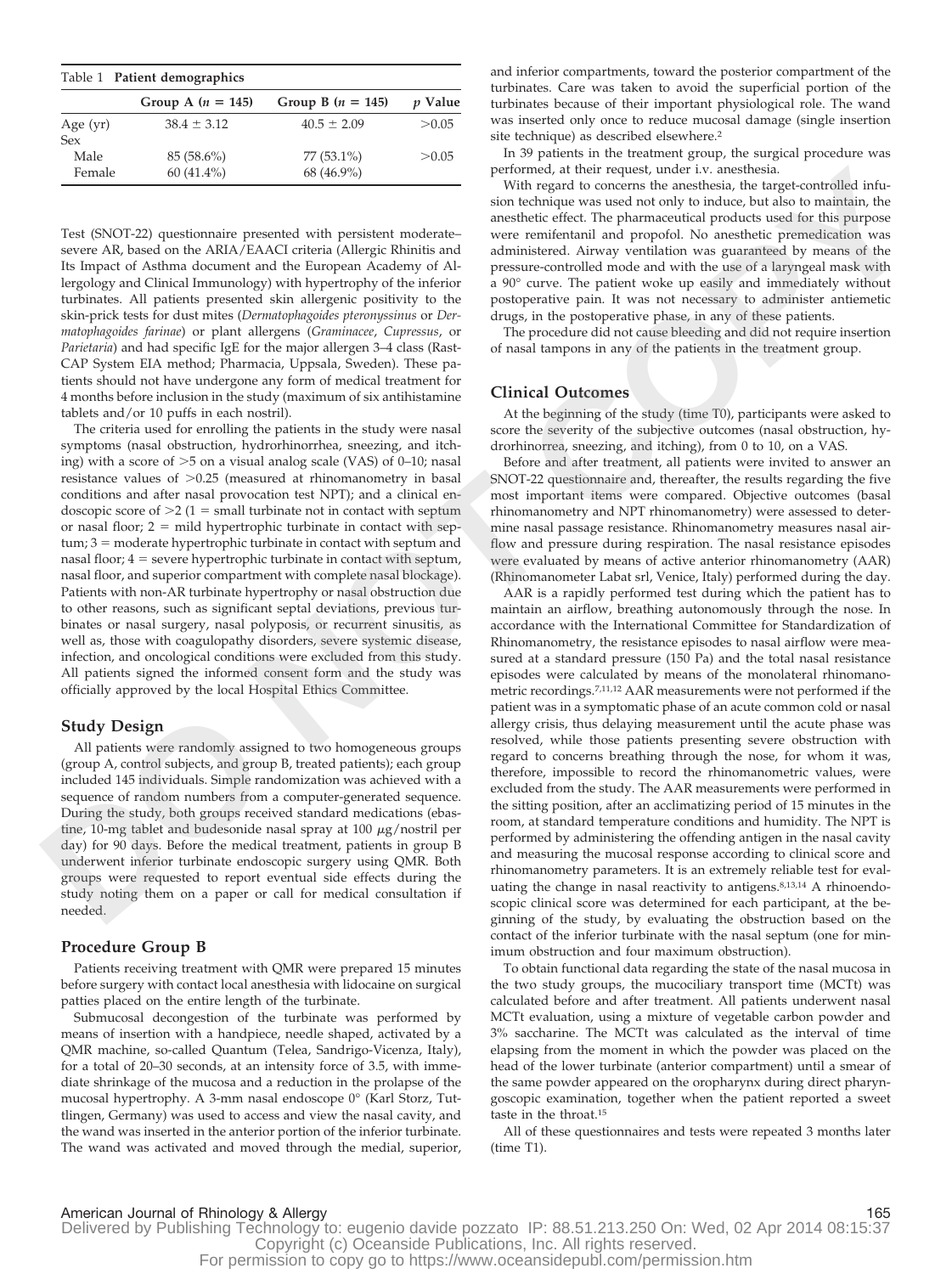#### Table 2 **Baseline values for each study group**

| Group                              | Group A<br>Controls<br>$(n = 145)$ | Group B<br><b>Treated Patients</b><br>$(n = 145)$ | <i>p</i> Value |
|------------------------------------|------------------------------------|---------------------------------------------------|----------------|
| Nasal obstruction<br>$mean \pm SD$ | $9.11 \pm 0.85$                    | $9.63 \pm 0.61$                                   | p > 0.05       |
| Itching                            | $8.89 \pm 1.10$                    | $9.11 \pm 0.91$                                   | > 0.05         |
| Rhinorrhea                         | $9.12 \pm 1.00$                    | $9.40 \pm 0.83$                                   | > 0.05         |
| Sneezing                           | $8.20 \pm 1.11$                    | $8.40 \pm 1.31$                                   | > 0.05         |
| Rhinoendoscopy<br>clinical score   |                                    |                                                   |                |
| 1                                  | 0                                  | 0                                                 | > 0.05         |
| $\overline{2}$                     |                                    |                                                   |                |
| 3                                  | 55 (37.9%)                         | $61(42.1\%)$                                      |                |
| 4                                  | $90(62.1\%)$                       | 84 (57.9%)                                        |                |

Table 3 **Comparison of results between groups A and B after treatment**

| $mean \pm SD$                                                           |                 |                                                                         |           | <b>MCTt</b>                | $16.9 \pm 2$ minutes                                                    | $17.55 \pm 2 \text{ min}$                                                         |
|-------------------------------------------------------------------------|-----------------|-------------------------------------------------------------------------|-----------|----------------------------|-------------------------------------------------------------------------|-----------------------------------------------------------------------------------|
| Itching                                                                 | $8.89 \pm 1.10$ | $9.11 \pm 0.91$                                                         | >0.05     | After treatment            |                                                                         |                                                                                   |
| Rhinorrhea                                                              | $9.12 \pm 1.00$ | $9.40 \pm 0.83$                                                         | >0.05     | (p < 0.05)                 |                                                                         |                                                                                   |
| Sneezing                                                                | $8.20 \pm 1.11$ | $8.40 \pm 1.31$                                                         | >0.05     | AAR                        | $0.28 \pm 0.03$ Pa/cc <sup>3</sup> per s                                | $0.17 \pm 0.02$ Pa/cc <sup>3</sup> per s                                          |
| Rhinoendoscopy                                                          |                 |                                                                         |           | <b>MCTt</b>                | $14.1 \pm 2 \text{ min}$                                                | $14.9 \pm 2 \text{ min}$                                                          |
| clinical score                                                          |                 |                                                                         |           |                            | $AAR$ = active anterior rhinomanometry; MCTt = mucociliary transport    |                                                                                   |
| 1                                                                       | $\theta$        | $\theta$                                                                | >0.05     | time.                      |                                                                         |                                                                                   |
| 2                                                                       | $\theta$        | $\mathbf{0}$                                                            |           |                            |                                                                         |                                                                                   |
| 3                                                                       | 55 (37.9%)      | $61(42.1\%)$                                                            |           |                            |                                                                         |                                                                                   |
| $\overline{4}$                                                          | $90(62.1\%)$    | 84 (57.9%)                                                              |           |                            | Table 5 Comparison of AAR nasal resistance values after NPT             |                                                                                   |
|                                                                         |                 |                                                                         |           | before and after treatment |                                                                         |                                                                                   |
|                                                                         |                 |                                                                         |           |                            | Group A                                                                 | Group B                                                                           |
| Table 3 Comparison of results between groups A and B after<br>treatment |                 |                                                                         |           | Before treatment           |                                                                         |                                                                                   |
| Group                                                                   | Control A       | <b>Treatment B</b>                                                      | $p$ Value | AAR<br>After treatment     |                                                                         | $0.41 \pm 0.03 \text{ Pa/cc}^3$ per s $0.43 \pm 0.05 \text{ Pa/cc}^3$ per s       |
|                                                                         | $(n = 145)$     | $(n = 145)$                                                             |           | (p < 0.05)                 |                                                                         |                                                                                   |
|                                                                         |                 |                                                                         |           | AAR                        |                                                                         | $0.37 \pm 0.02$ Pa/cc <sup>3</sup> per s $0.21 \pm 0.03$ Pa/cc <sup>3</sup> per s |
| Nasal obstruction<br>(mean $\pm$ SD)                                    | $6.11 \pm 0.55$ | $3.23 \pm 0.51$                                                         | < 0.05    |                            | $NPT$ = nasal provocation test; $AAR$ = active anterior rhinomanometry. |                                                                                   |
| Itching                                                                 | $7.19 \pm 1.4$  | $4.1 \pm 0.81$                                                          | < 0.05    |                            |                                                                         |                                                                                   |
| Rhinorrhea                                                              | $8.2 \pm 1.10$  | $5.20 \pm 0.73$                                                         | < 0.05    |                            |                                                                         |                                                                                   |
| Sneezing                                                                | $7.21 \pm 1.12$ | $5.20 \pm 1.21$                                                         | < 0.05    |                            |                                                                         |                                                                                   |
| Rhinoendoscopy                                                          |                 |                                                                         |           |                            | Patients in group B reported no pain during the procedure.              |                                                                                   |
| clinical score                                                          |                 |                                                                         |           |                            | Paracetamol (500 mg) was prescribed for postprocedure pain on an        |                                                                                   |
| 1                                                                       | $\mathbf{0}$    | $51(35.2\%)$                                                            |           |                            | "as-needed" basis. A few participants reported slight itching at the    |                                                                                   |
| $\overline{2}$                                                          | 32 (22.1%)      | 60 (41.4%)                                                              | < 0.05    |                            | site of the procedure. None of the participants experienced any         |                                                                                   |
| 3                                                                       | $81(55.8\%)$    | 34 (23.4%)                                                              |           |                            | major side effects during or after the procedure, such as, e.g.,        |                                                                                   |
| $\overline{4}$                                                          | $32(22.1\%)$    | $\boldsymbol{0}$                                                        |           |                            | bleeding, synechia formation, and rhinitis sicca. Only a small crust,   |                                                                                   |
|                                                                         |                 |                                                                         |           |                            | at the site of insertion of the device, was observed in 27 patients on  |                                                                                   |
|                                                                         |                 |                                                                         |           | days $5-7$ .               |                                                                         |                                                                                   |
|                                                                         |                 |                                                                         |           |                            | For subjective complaints (nasal obstruction, sneezing, rhinor-         |                                                                                   |
|                                                                         |                 | In four patients in group B, it was possible to collect a sample of the |           |                            | rhea, and itching), the improvement was significant within each         |                                                                                   |
|                                                                         |                 | inferior turbinate mucosa for histological examination in the site      |           |                            | group, with more significant improvements in the treatment              |                                                                                   |
|                                                                         |                 | where QMR reduction had been performed. The biopsy was taken,           |           |                            | group. When QMR treatment was compared with medical therapy             |                                                                                   |
|                                                                         |                 | after informed consent, during another operation not related to nasal   |           |                            | treatment only, greater efficacy was observed in group B with           |                                                                                   |
|                                                                         |                 | surgery, performed $>1$ year after the surgical procedure on the tur-   |           |                            | regard to concerns reduction of nasal symptoms and nasal endo-          |                                                                                   |
| binate.                                                                 |                 |                                                                         |           | scopic findings (Table 3). |                                                                         |                                                                                   |
|                                                                         |                 | The turbinate mucosa sections were prepared according to a rou-         |           |                            | Concerning objective findings (rhinomanometric assessments with         |                                                                                   |
|                                                                         |                 | tine procedure for histological and immunohistochemical evaluation,     |           |                            | and without NPT), similar trends, such as subjective findings, were     |                                                                                   |
|                                                                         |                 | by means of a paraffin inclusion and de-wax steps, to provide $5-\mu m$ |           |                            | observed within each group (Tables 4 and 5). The improvements           |                                                                                   |
|                                                                         |                 | slices. These were stained with hematoxylin and eosin (H&E) and         |           |                            | within each treatment group were significant with no report of sig-     |                                                                                   |
|                                                                         |                 | fluorescence microscopy observation of the H&E slides was per-          |           |                            | nificant side effects (none required of medication or medical consul-   |                                                                                   |
| formed (original magnification, $\times$ 400).                          |                 |                                                                         |           |                            |                                                                         |                                                                                   |
|                                                                         |                 | The outcome assessors were blinded to the assigned treatment            |           | tation).                   |                                                                         |                                                                                   |
| group.                                                                  |                 |                                                                         |           |                            | Among treatment groups, the group receiving QMR as part of the          |                                                                                   |
|                                                                         |                 |                                                                         |           |                            | treatment therapeutic approach showed a significantly greater im-       |                                                                                   |
|                                                                         |                 |                                                                         |           |                            | provement when compared with the control group A.                       |                                                                                   |
| Statistical Analysis                                                    |                 |                                                                         |           |                            | The rhinoendoscopy clinical score (Table 3) showed significant          |                                                                                   |

## **Statistical Analysis**

For all subjective and objective outcomes the *p* value of improvement between groups was calculated and chi-square was used.

The significance score was set at 0.05 to test the null hypothesis that there was no significant difference in reduction of objective and subjective nasal symptoms between control and treatment groups.

Statistical analyses were performed using SPSS (software package used for statistical analysis) Statistics Version 17.0 (SPSS, Inc., Chicago, IL).

## **RESULTS**

The study focused on 290 patients (age range, 18–68 years; Table 1). At baseline, the differences between the groups were not significant (Table 2).

Table 4 **Comparison of AAR values and time results at MCTt before and after treatment**

|                  | Group A                                  | Group B                                                              |
|------------------|------------------------------------------|----------------------------------------------------------------------|
| Before treatment |                                          |                                                                      |
| AAR              | $0.33 \pm 0.02$ Pa/cc <sup>3</sup> per s | $0.40 \pm 0.06$ Pa/cc <sup>3</sup> per s                             |
| <b>MCTt</b>      | $16.9 \pm 2$ minutes                     | $17.55 \pm 2 \text{ min}$                                            |
| After treatment  |                                          |                                                                      |
| (p < 0.05)       |                                          |                                                                      |
| AAR              | $0.28 \pm 0.03$ Pa/cc <sup>3</sup> per s | $0.17 \pm 0.02$ Pa/cc <sup>3</sup> per s                             |
| <b>MCTt</b>      | $14.1 \pm 2$ min                         | $14.9 \pm 2$ min                                                     |
|                  |                                          | $AAR$ = active anterior rhinomanometry; MCTt = mucociliary transport |
| time.            |                                          |                                                                      |

Table 5 **Comparison of AAR nasal resistance values after NPT before and after treatment**

|                  | Group A                                                                           | Group B                                                                           |
|------------------|-----------------------------------------------------------------------------------|-----------------------------------------------------------------------------------|
| Before treatment |                                                                                   |                                                                                   |
| AAR              | $0.41 \pm 0.03$ Pa/cc <sup>3</sup> per s $0.43 \pm 0.05$ Pa/cc <sup>3</sup> per s |                                                                                   |
| After treatment  |                                                                                   |                                                                                   |
| (p < 0.05)       |                                                                                   |                                                                                   |
| AAR              |                                                                                   | $0.37 \pm 0.02$ Pa/cc <sup>3</sup> per s $0.21 \pm 0.03$ Pa/cc <sup>3</sup> per s |
|                  | $NPT$ = nasal provocation test; $AAR$ = active anterior rhinomanometry.           |                                                                                   |

The rhinoendoscopy clinical score (Table 3) showed significant improvements in both groups, but these were significantly higher in treatment group B ( $p < 0.05$ ).

Results of the MCT did not reveal, in the comparison between preand posttreatment values, statistically significant differences between the two groups, thus indicating a substantial similarity between medical and surgical treatment with regard to concerns the mucociliary function (Table 4).

Comparison between groups A and B, before and after treatment, with the SNOT-22 questionnaire regarding the five most important questions (five most important items) showed an improvement in both study groups but with better results, concerning efficacy, in group B (Table 6).

The samples of turbinate mucosa sections, stained with H&E medium power, at long-term control show respiratory mucosa with focal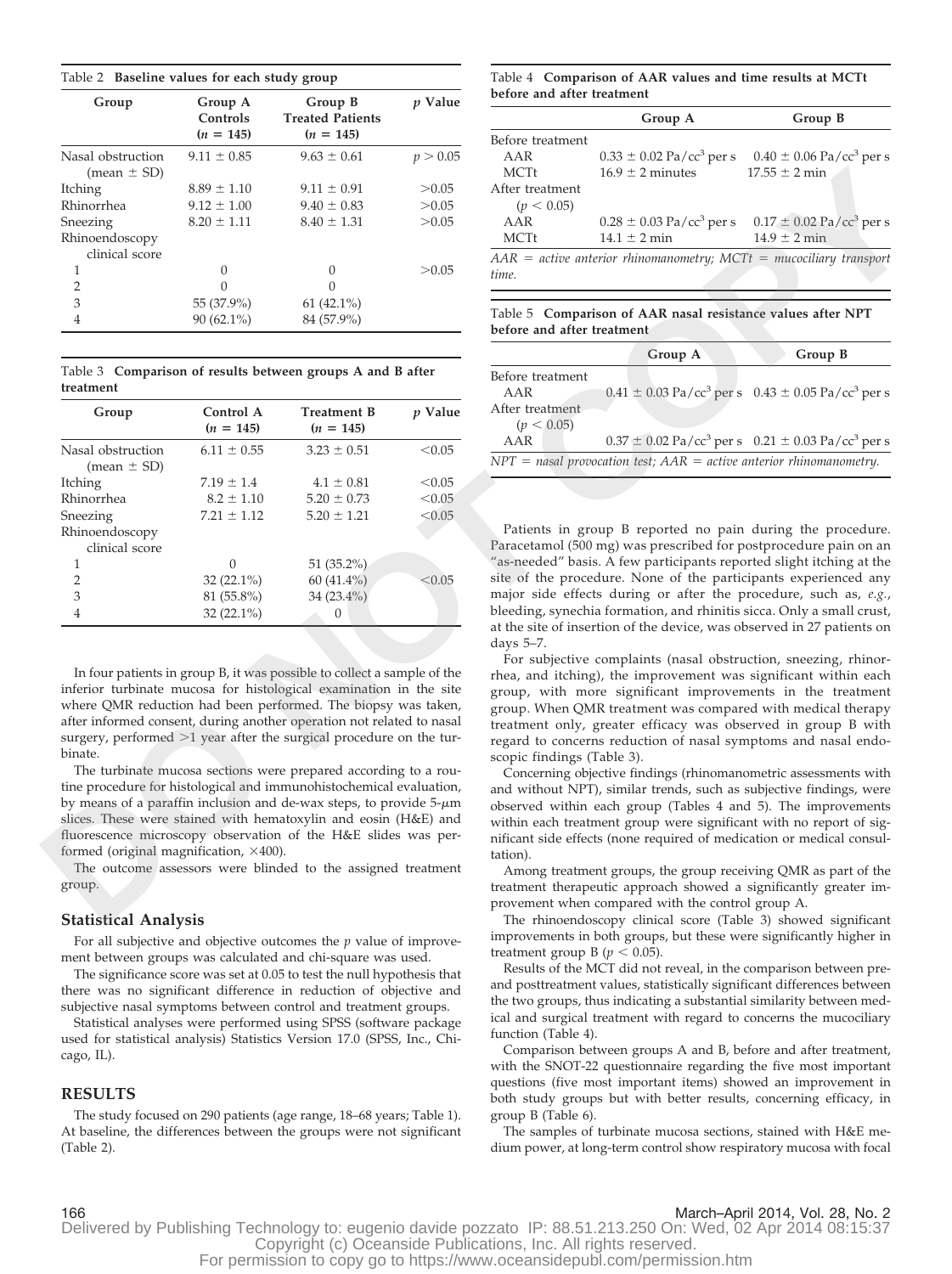Table 6 **Comparison of results of questionnaire SNOT-22 for the five most important questions before and after treatment in the two groups (mean values)**

|                                               | Group A | Group B |
|-----------------------------------------------|---------|---------|
| Before treatment                              |         |         |
| Five most important items                     | 23.2    | 20.3    |
| (mean values)                                 |         |         |
| After treatment ( $p < 0.05$ )                |         |         |
| Five most important items                     | 15.1    | 5.9     |
| (mean values)                                 |         |         |
| $SNOT-22 = 22$ -item Sino-Nasal Outcome Test. |         |         |



*Figure 1. No evidence of significant mucosal damage at long-term control of turbinate treated with quantic molecular resonance (QMR) turbinoplasty (hematoxylin and eosin [H&E], medium power).*

epithelial squamous metaplasia, mild edema, and inflammatory changes of the lamina propria, without necrosis or damage of the delicate superficial lining (Fig. 1).

## **DISCUSSION**

From the results obtained, greater efficacy would appear to be achieved using a combined approach, *viz.*, the association of medical and QMR treatment, compared with medical treatment alone, in the control of AR associated with hypertrophy of the inferior turbinates. Symptoms evaluated by means of VAS showed greater efficacy in their control in those patients in treatment B group, in particular, those patients who had undergone treatment with QMR presented better objective parameters (AAR and endoscopic score) and at SNOT-22 compared with the group receiving only medical treatment. The combination of different frequencies (ranging between 4 and 16 MHz) produced by the QMR generator has, in fact, a particular effect: interrupting the molecular cell binding results in a break in the tissues involved with extreme selectivity and respect for the surrounding healthy tissue.10 The mechanism of action is based on, in fact, the molecular bounds breaking, which enter in resonance with the frequency of the QMR keeping the surrounding tissues at a low temperature  $(<\!\!45\degree C$ ). In this way, it is possible with the use of a handle inserted in the turbinate, through the submucosal tissue, to obtain a reduction in tissue volume without causing any burning effect leading to a *restitutio ad integrum* for primary intention with no significant edema and/or scars on the mucosa, as well as healing, as confirmed on histological samples similar to results observed with other radiofrequency.16 Shrinkage obtained with QMR on the inferior hypertro-

phic turbinates is caused by evaporation of the contents of the soft tissues and submucosal fibrosis. This condition leads to a stable and long-lasting action caused by the disorder in the submucosal layers of the turbinate, which lack some of the cavernosal venous vessels and glands, resulting in a new and reduced volumetric configuration. Also, the lower mucosal response to the allergenic stimulation with NPT is caused by the interruption of the neurosensorial fibers and the receptors of the turbinate, together with the reduction in the amount of inflammatory cells. Decreasing the allergen responsiveness is a major goal of therapy for AR. To better establish the decreased responsiveness of the turbinate tissue to allergens after treatment, rhinomanometry was adopted after the NPT. In rhinomanometry, higher test results are indicative of more severe obstruction. The baseline values, in Table 2, clearly show higher rhinomanometric values after NPT when compared with those without NPT, in both allergen groups; the differences between treatment groups for corresponding tests are not significant. After 2 months, all rhinomanometry scores improved significantly in all allergen and treatment groups, but improvement was significantly better in the group submitted to surgery. These results are worthy of further examination. The improvement observed, after NPT, was found to be greater in group B than in group A. This would appear to suggest an action caused by the combined efficacy of the control of the allergic responsiveness to the treatment with QMR together with medical treatment, encouraging making the most of the synergy. An important issue in the treatment group is the wand's entry point. In the present study, the wand was introduced into the submucosa only once and treated all turbinate compartments (head, superior, medial, inferior, and posterior), thus reducing mucosal irritation. In our opinion, this technique is crucial when treating AR patients suffering from mucosal hyperreactivity. Results of the MCTt reveal that the function of the mucosal surface of the turbinate, also after surgery, is preserved and is a very important characteristic in a category of patients, such as those suffering from AR who have to undergo local medical treatment of the nose for prolonged periods while running the risk of mucosal atrophy. The main transfer of the strengthenial term in the strengthenial term in the strengthenial term in the strengthenial term in the strengthenial term in the strengthenial term in the strengthenial term in the strengthenial

# **CONCLUSIONS**

QMR inferior turbinoplasty, in conjunction with medical therapy, improves the nasal flow more effectively when compared with medical treatment alone in persistent moderate-to-severe AR. In particular, local reactivity, as measured with NPTs, was noticeably reduced.

## **REFERENCES**

- 1. Passa`li D, Lauriello M, Anselmi M, and Bellussi L. Treatment of hypertrophy of the inferior turbinate: Long-term results in 382 patients randomly assigned to therapy. Ann Otol Rhinol Laryngol 108:569–575, 1999.
- 2. Di Rienzo Businco L, Di Rienzo Businco A, and Lauriello. Comparative study on the effectiveness of coblation-assisted turbinoplasty in allergic rhinitis. Rhinology 48:174–178, 2010.
- 3. Nathan RA, Meltzer EO, Derebery J, et al. The prevalence of nasal symptoms attributed to allergies in the United States: Findings from the burden of rhinitis in an American survey. Allergy Asthma Proc 29:600–608, 2008.
- 4. Rutkowski R, Kosztyla-Hojna B, and Rutkowska J. Allergic rhinitis–An epidemiological, economical, and social problem of the XXI century. Pneumonol Alergol Pol 76:348–352, 2008.
- 5. Jackson LE, and Koch RJ. Controversies in the management of inferior turbinate hypertrophy: A comprehensive review. Plast Reconstr Surg 103:300–312, 1999.
- 6. Chhabra N, and Houser SM. The surgical management of allergic rhinitis. Otolaryngol Clin North Am 44:779–795, 2011.
- 7. Coste A, Dessi P, and Serrano E. Empty nose syndrome. Eur Ann Otorhinolaryngol Head Neck Dis 129:93–97, 2012.